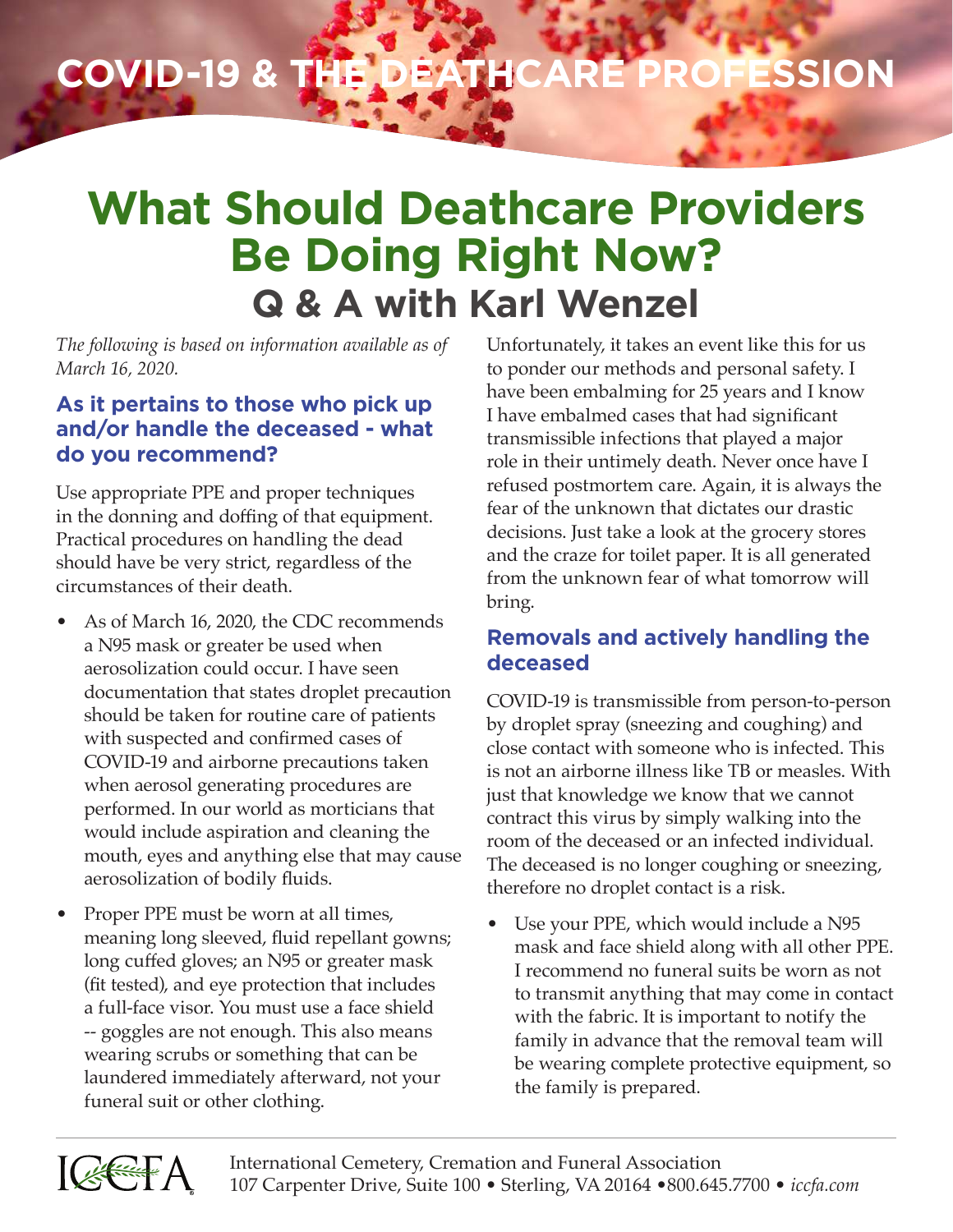- Actively disinfect your equipment after every use. We should this to a higher level now and begin to disinfect the service vehicles after each use. We can do this with chlorine bleach diluted at a 1:10 ratio. An example of that would be 1.5 cups of chlorine bleach to 1 gallon of water. This is also effective inside the preparation room for cupboards and tabletops. Just remember that chlorine bleach and formaldehyde are to be kept away from one another. Do not mix the two together, but you most certainly can wipe things down and mope the floor using the 1:10 mixture of chlorine bleach and water.
- Properly train those that do removals on what is expected of them in controlling the spread of "any virus or transmissible disease." I say that because it happens all too frequently that those doing removals are untrained retirees or new students entering the profession.
- Gloves MUST be worn during the transfer. I know many are worried about the "appearance" of wearing gloves if the family is present, but we need stop this and act professionally for the health and safety of all. Gloves and appropriate PPE should always be worn. Disinfection using appropriate disinfecting sprays should always take place before and after moving the deceased. We are unsure of the length the COVID-19 virus lives on surfaces. The risk here is before death the deceased may have spread the virus throughout the room by coughing into his/ her hand and touching items. Again, proper Universal precautions resolve this risk. In my opinion the greater risk comes from the family surrounding those remains.

• Cover the nasal and mouth area of the deceased with a barrier to eliminate the aerosolizing of particulates from the lungs during movement is imperative.

#### **Guidelines recommend the use of a N-95/droplet/contact precautions for routine care**

The CDC (MMWR) recently wrote a paper on the risk of infection for close quarters contact with confirmed COVID-19 cases. The risk is significantly low at 0.45%. However, the risk for those living in the same household is 10.5%. These individuals did not wear PPE. As professionals who properly wear our PPE, use proper techniques and practice good hand hygiene, we fall into the reduced risk of infection category.

- Unfortunately, in the deathcare profession very few of us have been properly fit tested to ensure the size of the N95 mask we use is the proper one for our facial structure. A mask that does not fit the individual correctly still puts that individual at risk for droplet spray. This is more of a concern for the embalmer who may create that risk during the embalming procedure.
- I think it is imperative that funeral homes inspect their PPE, fit test all employees and implement proper procedures for removal staff and mortuary operators. No more wearing your funeral suit in the preparation room. There should be designated attire for the preparation room and the mandatory PPE should be worn at all times when handling remains. It is time to smarten up and protect ourselves properly and use hospital-grade disinfectants everywhere throughout.

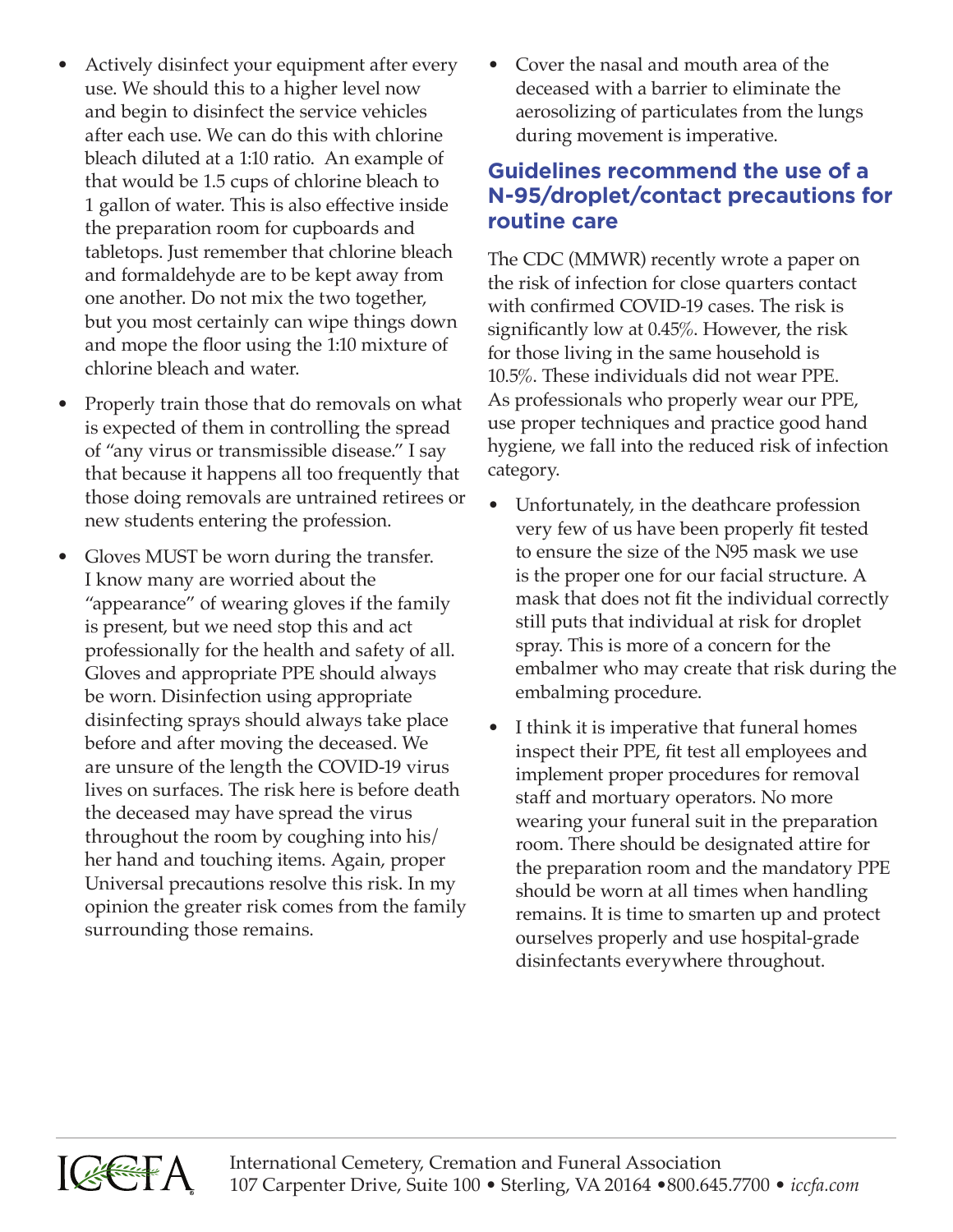#### **What concentration of chemicals should be used when embalming COVID-19 cases?**

People are asking about embalming these remains and the concentrations of the chemicals they use. I, along with several others, recommend we strengthen our chemical mixtures to a level between 3%-4% for your typical case. We can go higher pending the situation, but I believe for the unforeseen future embalmers should use nothing less than a 3% solution. Following the embalming procedure, the remains should be completely disinfected using a strong hospital-grade disinfectant. The COVID-19 virus is a lipid envelope and susceptible to a wide range of disinfectants. Remember, enveloped viruses are the least resistant to inactivation by disinfection.

#### **Deathcare professionals will be in front of the families that may have been in close contact with a loved one who died from the COVID-19 virus. What do we do to protect ourselves as well as our community?**

There is that old saying, "We should fear the living, not the dead." For funeral homes and cemeteries, the families that come into our facility to make arrangements are potentially the families and friends who have surrounded the infected patient in their final days. These are the major concerns of transmission now. We need to become very vigilant in keeping our distance (current suggestion is 6 feet or 2 meters), no handshakes, disinfecting everything between family visits. Some areas have mandatory reduced community gatherings and events. However, in the world of funeral service, we still have gatherings. In our profession, unless mandated by local, state, or provincial governments, we will continue on, but to do so we need to begin a different regime of cleaning, as well as providing other options to our families for services.

Cleaning: Most funeral homes clean by vacuuming and emptying the trash, cleaning the rest rooms and refilling disposable items throughout. We now need to continuously wipe and disinfect everything in reach with a hospitalgrade disinfected. We need to reduce all risk by stepping things up. If your firm has someone continually wiping things down throughout the visitation and gatherings it reduces risk, but also gives everyone a sense of calm in these heightened times.

- Services: Consider online and virtual options, not only for the service itself, but also for the arrangements. If you do not have the technology built into your operation, get creative. FaceTime allows an in-person meeting without the need to be in-person. With the ever-changing recommendations of how many can be gathered at an event, consider limiting indoor events when possible to immediate family or only allowing outdoor events. Consider postponing services and hosting memorial services at a later time. None of these options are ideal, but with more and more limitations coming from governmental mandates, it will be up to the funeral profession to have optional plans for funeral services.
- Communication: Additionally, make sure that you communicate with the families you serve. Make sure families understand what to expect when they come to your business. If they are coming to make arrangements, let them know that you will be practicing social distancing, which means no handshakes or hugs something many deathcare providers do out of habit. Talk to them about their concerns and allow other options to reduce the time they have to be in your presence. Again, make sure they know what to expect. It is through your communication that they will be educated on what they can and can't do.



International Cemetery, Cremation and Funeral Association 107 Carpenter Drive, Suite 100 • Sterling, VA 20164 •800.645.7700 • *iccfa.com*